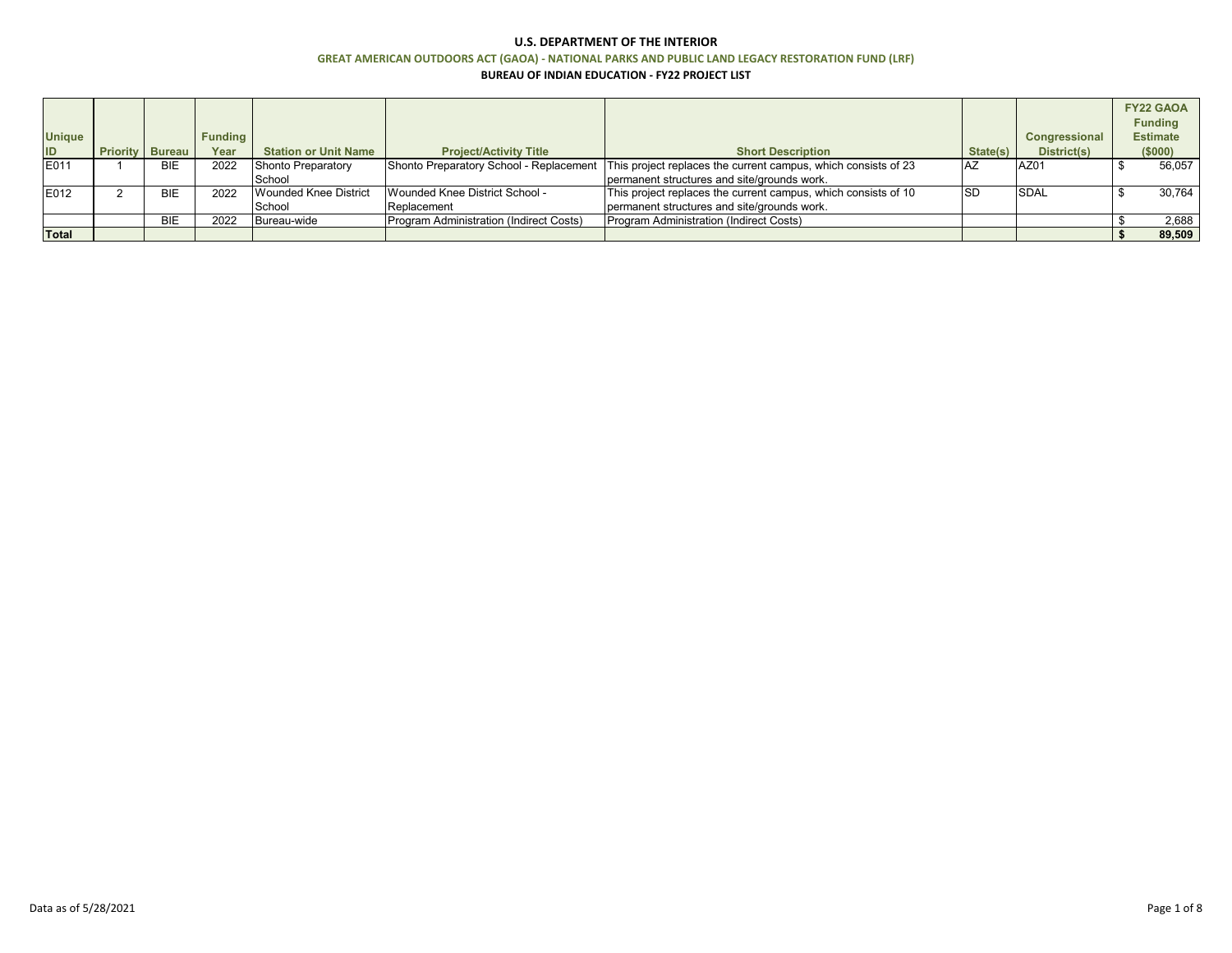## **U.S. DEPARTMENT OF THE INTERIOR GREAT AMERICAN OUTDOORS ACT (GAOA) - NATIONAL PARKS AND PUBLIC LAND LEGACY RESTORATION FUND (LRF) U.S. FISH AND WILDLIFE SERVICE - FY22 PROJECT LIST**

| <b>Unique</b><br>ID | <b>Priority</b> | <b>Bureau</b> | <b>Funding</b><br>Year | <b>Station or Unit Name</b>            | <b>Project/Activity Title</b>                                                                                      | <b>Short Description</b>                                                                                                                                                                                                                                                          | State(s)  | <b>Congressional</b><br>District(s) |           | <b>FY22 GAOA</b><br><b>Funding</b><br><b>Estimate</b><br>(\$000) |
|---------------------|-----------------|---------------|------------------------|----------------------------------------|--------------------------------------------------------------------------------------------------------------------|-----------------------------------------------------------------------------------------------------------------------------------------------------------------------------------------------------------------------------------------------------------------------------------|-----------|-------------------------------------|-----------|------------------------------------------------------------------|
| F001                | $\overline{1}$  | <b>FWS</b>    | 2022                   |                                        | National Wildlife Refuges Salary Funding for National Maintenance<br>Action Team (MAT) Strike Forces, Year 2       | Continued salary funding for Maintenance Action Team (MAT) strike<br>forces as established and deployed in FY21.                                                                                                                                                                  | Multiple  | Multiple                            | \$        | 8,000                                                            |
| F007                | $\overline{2}$  | <b>FWS</b>    | 2022                   | Dale Bumpers White<br><b>River NWR</b> | Modernize Multiple Outdoor Recreational<br>Access Facilities and Transportation<br>Assets, Phase II - Construction | Modernize multiple outdoor recreational access facilities and<br>transportation assets to eliminate deferred maintenance and improve<br>the visitor experience; Phase II - Construction.                                                                                          | AR        | AR01                                | \$        | 7.900                                                            |
| F009                | 3               | <b>FWS</b>    | 2022                   | Izembek NWR                            | Modernize Facilities and Repair Seismic<br>Issues, Phase II - Construction                                         | Modernize multiple facilities and waterlines to eliminate deferred<br>maintenance, seismic and other safety deficiencies, and demolish<br>unnecessary infrastructure to ensure portfolio is right-sized; Phase II -<br>Construction.                                              | AK        | <b>AKAL</b>                         | \$        | 6,650                                                            |
| F010                | $\overline{4}$  | <b>FWS</b>    | 2022                   | <b>National Wildlife Refuges</b>       | Salary Funding for Civilian Climate<br>Conservation Corps Workforce, Year 1                                        | Salary funding for hiring junior Civilian Climate Conservation Corps<br>(CCCC) personnel at various NWRs to help plan and/or execute a<br>variety of deferred maintenance reduction projects.                                                                                     | Multiple  | Multiple                            | \$        | 2,000                                                            |
| F011                | 5               | <b>FWS</b>    | 2022                   | Coastal Delaware NWR<br>Complex        | Eliminate DM Backlog at Prime Hook NWR<br>and Bombay Hook NWR                                                      | Demolish multiple buildings at Bombay Hook NWR, Prime Hook NWR, DE<br>and Wertheim NWR and replace with two new smaller buildings; a<br>multiple-purpose building at Bombay Hook NWR and a visitor contact<br>station at Prime Hook NWR.                                          |           | <b>DEAL</b>                         | \$        | 4,800                                                            |
| F012                | 6               | <b>FWS</b>    | 2022                   | Kenai NWR                              | Modernize Outdoor Recreational Facilities<br>and Address Public Safety Issues                                      | Modernize multiple outdoor recreational access facilities and<br>transportation assets to eliminate deferred maintenance, improve the<br>visitor experience, and increase pedestrian safety.                                                                                      | AK        | AKAL                                | \$        | 13,540                                                           |
| F013                | $\overline{7}$  | <b>FWS</b>    | 2022                   | Montezuma NWR                          | Consolidate and Modernize Public Use<br>Facilities and Improve Recreational Access                                 | Co-locate a visitor center and administrative facility, improve outdoor<br>recreational access infrastructure, and demolish unnecessary<br>infrastructure to eliminate deferred maintenance to ensure the portfolio<br>is right-sized.                                            | <b>NY</b> | <b>NY27</b>                         | \$        | 5,151                                                            |
| F014                | 8               | <b>FWS</b>    | 2022                   | Lake Andes NWR                         | Improve Resilience and Modernize Flood<br>Damaged Buildings & Recreational Assets                                  | Replace flood-damaged headquarters building, improve siting and<br>condition of bunkhouse and shop buildings, and improve recreational<br>assets.                                                                                                                                 | SD        | SDAL                                | \$        | 6,800                                                            |
| F015                | 9               | <b>FWS</b>    | 2022                   |                                        | Bosque del Apache NWR Consolidate and Modernize Public Use<br><b>Facilities and Improve Recreational Access</b>    | Consolidate and modernize multiple facilities to eliminate deferred<br>maintenance, improve efficiency and ensure portfolio is right-sized.<br>Modernize multiple outdoor recreational access facilities to eliminate<br>deferred maintenance and improve the visitor experience. | <b>NM</b> | <b>NM02</b>                         | \$        | 15.407                                                           |
| F016                | 10              | <b>FWS</b>    | 2022                   | San Luis NWR                           | Modernize Infrastructure to Improve<br>Waterfowl Hunting Areas and Improve<br><b>Recreational Access</b>           | Repair and modernize multiple water control structures and outdoor<br>recreation assets to eliminate deferred maintenance, improve outdoor<br>recreational access, and provide reliable water resource infrastructure<br>to support habitat and huntable wildlife.                | CA        | CA16                                | \$        | 6,500                                                            |
| F017                | 11              | <b>FWS</b>    | 2022                   | <b>Buenos Aires NWR</b>                | Consolidate and Modernize Public Use<br>Facilities and Improve Recreational<br>Access, Phase I                     | Co-locate a visitor center and administrative facility, improve<br>transportation-related access infrastructure, and demolish unnecessary<br>infrastructure to eliminate deferred maintenance to ensure portfolio is<br>right-sized.                                              | <b>AZ</b> | AZ02                                | \$        | 10.149                                                           |
| <b>Total</b>        |                 | <b>FWS</b>    | 2022                   | Bureau-wide                            | <b>Program Administration (Indirect Costs)</b>                                                                     | <b>Program Administration (Indirect Costs)</b>                                                                                                                                                                                                                                    |           |                                     | -\$<br>\$ | 2,688<br>89.585                                                  |
|                     |                 |               |                        |                                        |                                                                                                                    |                                                                                                                                                                                                                                                                                   |           |                                     |           |                                                                  |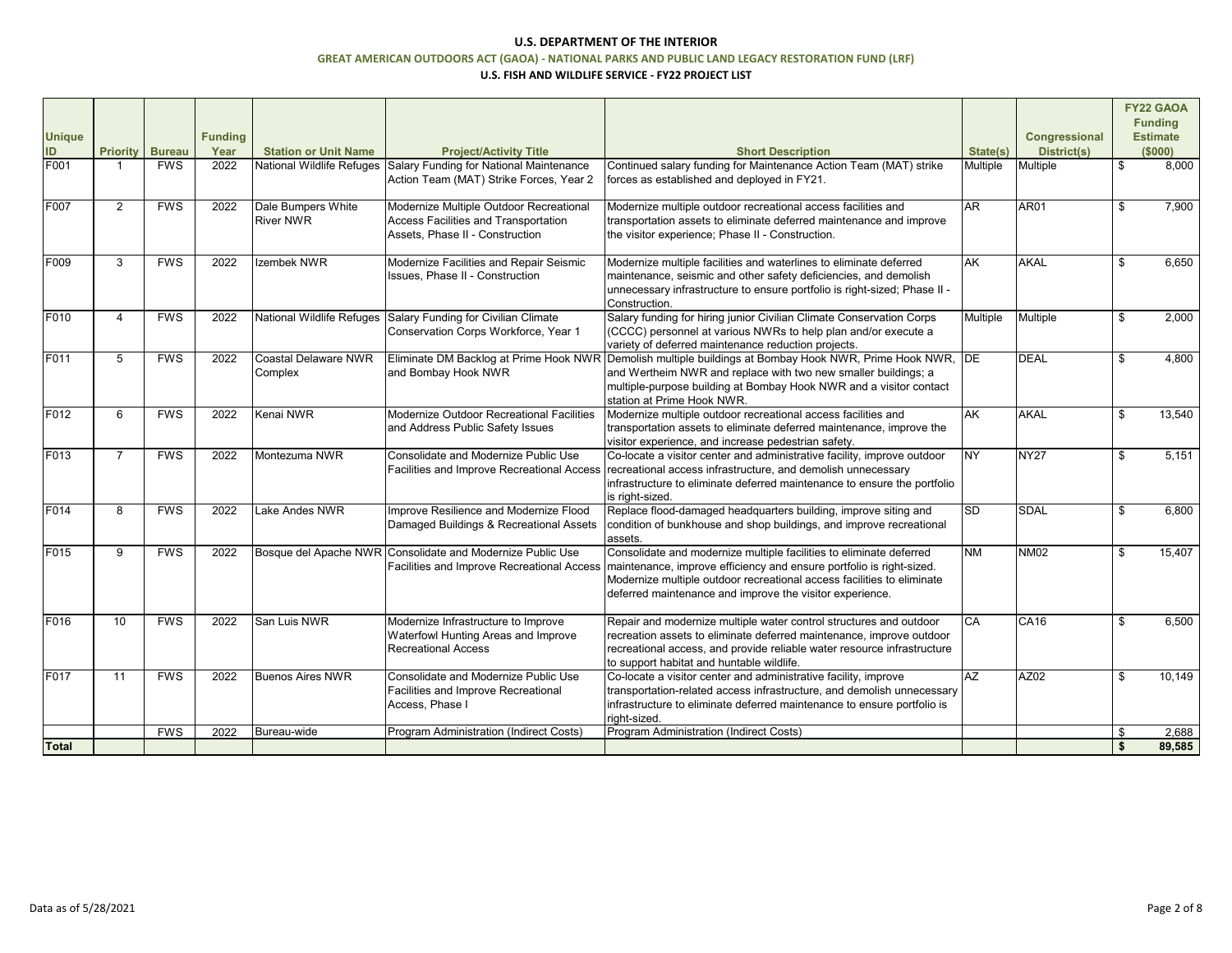# **U.S. DEPARTMENT OF THE INTERIOR GREAT AMERICAN OUTDOORS ACT (GAOA) - NATIONAL PARKS AND PUBLIC LAND LEGACY RESTORATION FUND (LRF) BUREAU OF LAND MANAGEMENT - FY22 PROJECT LIST**

| <b>Unique</b><br>ID | <b>Priority</b>      | <b>Bureau</b> | <b>Funding</b><br>Year | <b>Station or Unit Name</b>                                                                       | <b>Project/Activity Title</b>                                                           | <b>Short Description</b>                                                                                                                                                                                                                                                                                                                                                                                                                                                                                                                                                                                                                                                                                                    | State(s)  | Congressional<br>District(s) |                | <b>FY22 GAOA</b><br><b>Funding</b><br><b>Estimate</b><br>(\$000) |
|---------------------|----------------------|---------------|------------------------|---------------------------------------------------------------------------------------------------|-----------------------------------------------------------------------------------------|-----------------------------------------------------------------------------------------------------------------------------------------------------------------------------------------------------------------------------------------------------------------------------------------------------------------------------------------------------------------------------------------------------------------------------------------------------------------------------------------------------------------------------------------------------------------------------------------------------------------------------------------------------------------------------------------------------------------------------|-----------|------------------------------|----------------|------------------------------------------------------------------|
| L201                | $\blacktriangleleft$ | <b>BLM</b>    | 2022                   | National Interagency Fire<br>Center                                                               | 100-Administration Repair, Access, and<br>Abatement                                     | The project will repair outstanding deferred maintenance items at the<br>National Interagency Fire Center's 100-Administrative building, an<br>administrative facility constructed in 1969. The project will bring the<br>20,000 square foot mission-critical facility into current accessibility code<br>compliance, as well as abate hazardous material, protect critical<br>emergency operations infrastructure, and create a sustainable and<br>productive work environment for the interagency wildland fire support<br>staff.                                                                                                                                                                                         | ID        | ID <sub>02</sub>             | $\mathfrak{L}$ | 7,000                                                            |
| L202                | 2                    | <b>BLM</b>    | 2022                   |                                                                                                   | Medford and NW Districts Oregon Bridge Rehabilitation                                   | This project will perform replacement and structural repairs to five<br>bridges on main haul roads in Oregon. Repair and replacement of<br>these bridges will provide safe access for legal loads and the traveling<br>public accessing public lands.                                                                                                                                                                                                                                                                                                                                                                                                                                                                       | <b>OR</b> | OR02, OR05                   | $\mathfrak{L}$ | 8,899                                                            |
| L203                | 3                    | <b>BLM</b>    | 2022                   | South Eastern District                                                                            | Jupiter Inlet Lighthouse Building and Site<br>Repair                                    | This project provides repairs and improvements to existing facilities for FL<br>visitors and staff at the Jupiter Inlet Outstanding Natural Area. This<br>unique site serves more than 100,000 visitors a year, providing a<br>variety of recreational and educational opportunities. The project<br>includes the construction of critical shoreline stabilization features to<br>end shoreline erosion, as well as the demolition of unnecessary<br>buildings and infrastructure. Performing this work will increase visitation<br>and sustain visitor safety and enjoyment.                                                                                                                                               |           | <b>FL18</b>                  | \$             | 6,850                                                            |
| L204                | $\overline{4}$       | <b>BLM</b>    | 2022                   | High Desert District/High<br><b>Plains District</b>                                               | Wyoming BLM Dam Safety Repairs and<br>Maintenance Projects                              | This project repairs three high hazard dams and associated features in WY<br>Wyoming. The repair of dam spillways, gates, and outlet structures will<br>improve the safe operation of the dams. Additional embankment<br>maintenance and installation of protective riprap will stabilize the dams<br>and prevent seepage and erosion.                                                                                                                                                                                                                                                                                                                                                                                      |           | <b>WYAL</b>                  | \$             | 3,095                                                            |
| L205                | 5                    | <b>BLM</b>    | 2022                   | <b>Colorado River District</b>                                                                    | La Posa Wastewater Septic/Lagoon<br>Replacement (Phase 3 of 3) and Site Road<br>Repairs | The project will repair deferred maintenance issues at the La Posa<br>Long Term Visitor Areas (North, South and West). The three<br>recreation areas were established in 1983 to address the ever-<br>increasing demand for wintertime RV camping opportunities in the<br>southwest. The project will replace an aging and undersized septic<br>leach field with a waste water lagoon to prevent groundwater pollution<br>and provide a sustainable solution for increasing visitor waste into the<br>future. Additional work includes repaving 6 miles of asphalt surfaced<br>roads and reconditioning 6.5 miles of natural surface roads to provide<br>the visiting public safe access to nearby recreational activities. | <b>AZ</b> | AZ04                         | $\mathfrak{L}$ | 5,740                                                            |
| L206                | 6                    | <b>BLM</b>    | 2022                   | Boise District, Coeur<br>d'Alene District, Idaho<br>Falls District, Twin Falls<br><b>District</b> | Idaho Statewide Recreation Site Repairs                                                 | The project will repair outstanding deferred maintenance issues at<br>several high use recreation sites throughout the state of Idaho. This<br>project will repair recreation site buildings, parking lots, roads, water<br>systems, boat ramps and docks, all of which benefit the public who<br>hike, bike, fish, raft and enjoy the state's most beautiful and enjoyable<br>public lands.                                                                                                                                                                                                                                                                                                                                | ID        | <b>ID01. ID02</b>            | \$             | 6,877                                                            |
| L207                | $\overline{7}$       | <b>BLM</b>    | 2022                   | Eastern Montana<br>Dakotas District, North<br>Central District, Western<br>Montana District       | Montana/Dakotas Recreation, Roads, and<br>Dam Repairs                                   | The project will repair outstanding deferred maintenance items at<br>numerous high use recreation sites, hazard classified dams, and roads<br>which provide access to public lands within the states of Montana and<br>South Dakota. Repairs include roof and bridge replacements, dam<br>embankment repairs, and road regrading and drainage improvements<br>that will provide long-term solutions to numerous recreation assets,<br>dams and roads that the public will continue to enjoy into the future.                                                                                                                                                                                                                | MT, SD    | MTAL, SDAL                   | \$             | 6,840                                                            |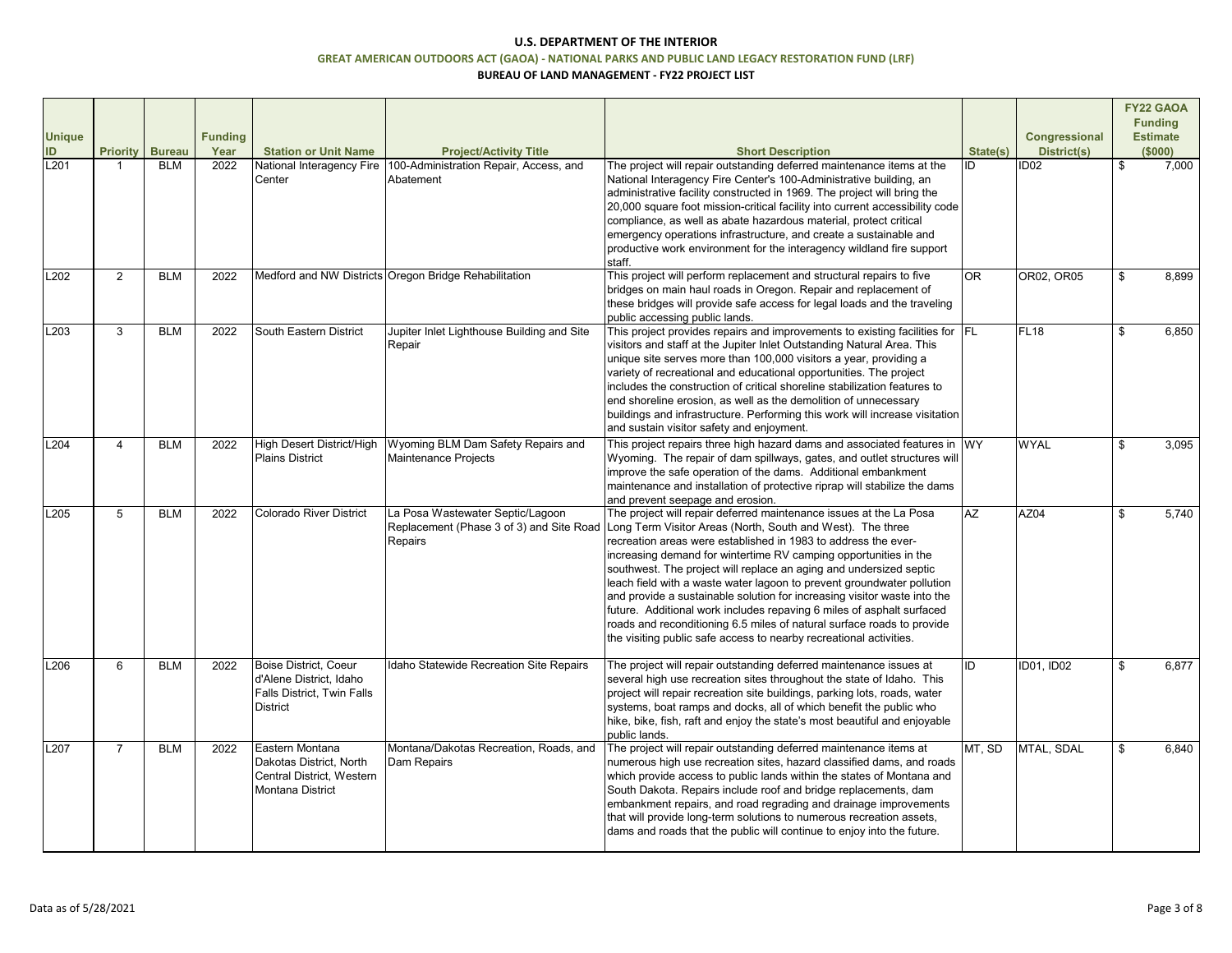# **U.S. DEPARTMENT OF THE INTERIOR GREAT AMERICAN OUTDOORS ACT (GAOA) - NATIONAL PARKS AND PUBLIC LAND LEGACY RESTORATION FUND (LRF) BUREAU OF LAND MANAGEMENT - FY22 PROJECT LIST**

|               |                      |                             |                |                                                                                  |                                                                                                           |                                                                                                                                                                                                                                                                                                                                                                                                                                                                                                                                                                                                                                                  |                |                            | <b>FY22 GAOA</b><br><b>Funding</b> |
|---------------|----------------------|-----------------------------|----------------|----------------------------------------------------------------------------------|-----------------------------------------------------------------------------------------------------------|--------------------------------------------------------------------------------------------------------------------------------------------------------------------------------------------------------------------------------------------------------------------------------------------------------------------------------------------------------------------------------------------------------------------------------------------------------------------------------------------------------------------------------------------------------------------------------------------------------------------------------------------------|----------------|----------------------------|------------------------------------|
| <b>Unique</b> |                      |                             | <b>Funding</b> |                                                                                  |                                                                                                           |                                                                                                                                                                                                                                                                                                                                                                                                                                                                                                                                                                                                                                                  |                | Congressional              | <b>Estimate</b>                    |
| ID<br>L208    | <b>Priority</b><br>8 | <b>Bureau</b><br><b>BLM</b> | Year<br>2022   | <b>Station or Unit Name</b><br>Color Country and Paria<br><b>River Districts</b> | <b>Project/Activity Title</b><br>Color Country and Paria River District<br><b>Recreation Site Repairs</b> | <b>Short Description</b><br>This project will provide repairs to recreation assets and trail heads at<br>Grand Staircase-Escalante National Monument, Red Cliffs National<br>Conservation Areas, and various campgrounds and recreation sites in<br>Utah. Recreation asset repairs include water system repair, roof<br>replacement, fence maintenance, and solar panel replacement to<br>improve recreation site safety and visitor experience. Additional repairs<br>to transportation assets including trail maintenance, bridge<br>replacement, and road repairs, will improve visitor access to these<br>popular public lands destinations. | State(s)<br>UT | District(s)<br><b>UT02</b> | \$<br>(\$000)<br>5,000             |
| L210          | 9                    | <b>BLM</b>                  | 2022           | <b>Grand Junction Air</b><br>Center                                              | <b>Grand Junction Air Center Tanker Base</b><br>Repairs                                                   | This project repairs the Grand Junction Air Center (GJAC) complex, a<br>multi-purpose wildland fire management and operation center that plays<br>a critical role in national interagency wildland fire support. The project<br>will eliminate safety hazards by replacing multiple structurally deficient<br>buildings with a single cost-effective building that will consolidate units<br>to increase efficiency and reduce operation costs. Additional structural<br>repairs to the Tanker Base concrete apron pavement will correct<br>multiple deficiencies and bring the apron into compliance with FAA<br>requirements.                  | <b>CO</b>      | CO03                       | \$<br>6,160                        |
| L211          | 10                   | <b>BLM</b>                  | 2022           | <b>Fairbanks District</b>                                                        | White Mountains National Recreation Area<br><b>Access Repairs</b>                                         | The project repairs the Nome Creek Road which provides year-around AK<br>access to the White Mountains National Recreation Area and sole<br>access to Beaver Creek Wild and Scenic River. The eighteen-mile road<br>will be repaired by grading and restoring lost aggregate surfacing,<br>repairing culverts to improve drainage, and repairing the site roads<br>providing access to Mt. Prindle and Ophir Creek campgrounds and<br>other spur roads.                                                                                                                                                                                          |                | <b>AKAL</b>                | 11,600                             |
| L212          | 11                   | <b>BLM</b>                  | 2022           | Central California and<br>Northern California<br><b>Districts</b>                | Combined California Historic Rehabilitation<br>Project                                                    | This project rehabilitates and repairs three historic sites in California to CA<br>improve visitor education and enjoyment. The deferred maintenance<br>repairs and preservation of the historic Punta Gorda Light Station,<br>Walker Cabin, and Cotoni-Coast Dairies Cheese Barn Historic Sites<br>will provide historically accurate repairs that are essential to provide<br>safe conditions for the visiting public. Performing overdue repairs to<br>these unique and irreplaceable historic structures will allow the BLM to<br>focus on routine maintenance going forward.                                                                |                | CA02, CA18,<br>CA22        | \$<br>4,650                        |
| L213          | 12                   | <b>BLM</b>                  | 2022           | Winnemucca and<br>Southern Nevada<br><b>Districts</b>                            | Nevada Recreation Safety and Access<br>Repairs                                                            | This project performs repairs at high visitation destinations including,<br>Red Rock Canyon National Conservation Area, Pine Forest, Water<br>Canyon, Willow Springs, and Walking Box Ranch. Project work<br>includes road grading and drainage repairs to provide safe public<br>access and repairs to historic buildings, trail bridges, and septic system<br>and vault restrooms to improve visitor experiences on public lands.                                                                                                                                                                                                              | <b>NV</b>      | NV02, NV03                 | \$<br>2.706                        |
| L214          | 13                   | <b>BLM</b>                  | 2022           | <b>Las Cruces District</b>                                                       | <b>Starvation Draw Detention Dams</b><br>Decommissioning (Phase 2 of 2)                                   | The five Starvation Draw dams no longer support the resource<br>management program. This project will construct grade control<br>structures in the dam embankments to control future stormwater and<br>will serve to decommission the five dam structures and eliminate the<br>deferred maintenance backlog.                                                                                                                                                                                                                                                                                                                                     | <b>NM</b>      | <b>NM02</b>                | \$<br>3.303                        |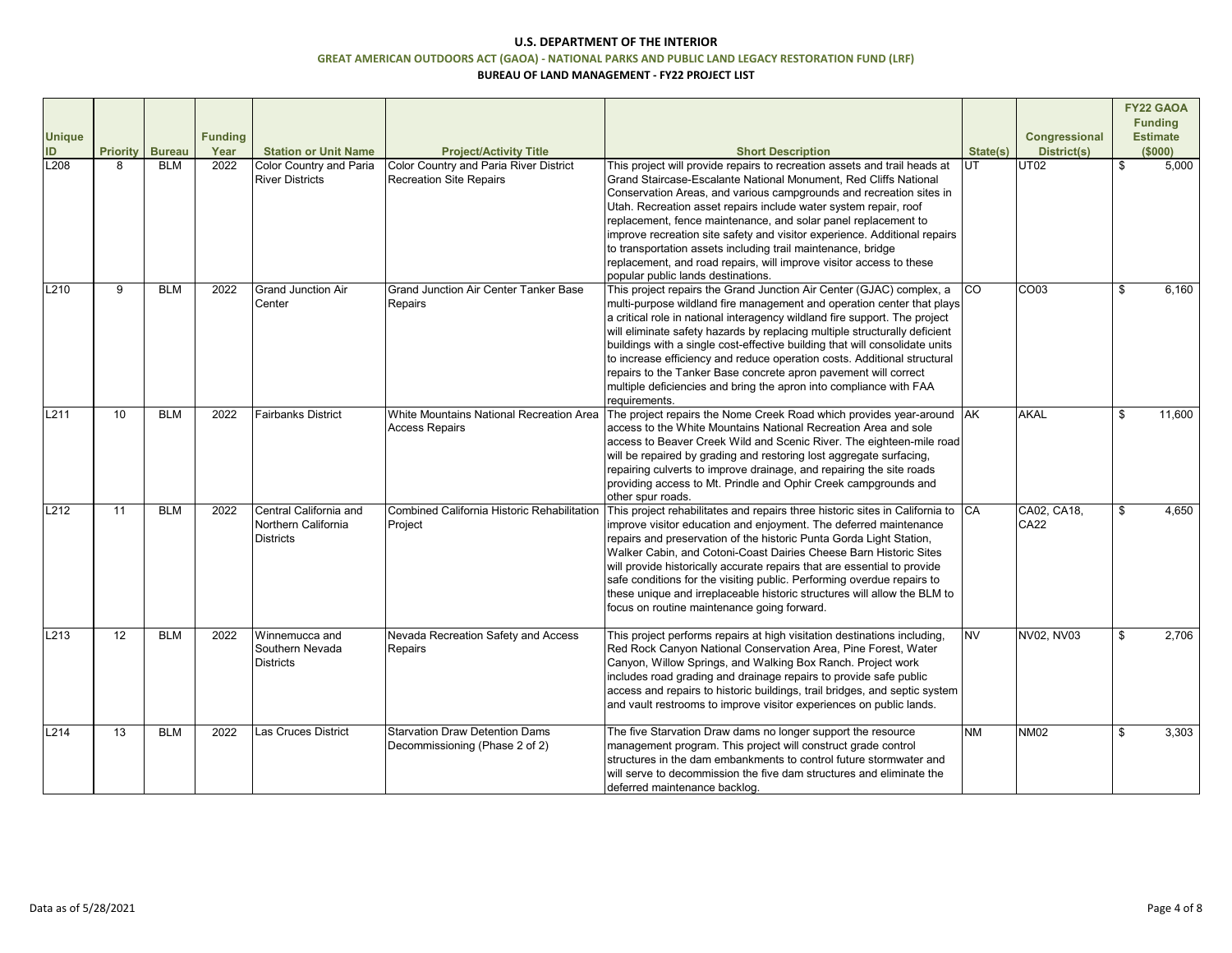# **U.S. DEPARTMENT OF THE INTERIOR GREAT AMERICAN OUTDOORS ACT (GAOA) - NATIONAL PARKS AND PUBLIC LAND LEGACY RESTORATION FUND (LRF) BUREAU OF LAND MANAGEMENT - FY22 PROJECT LIST**

| <b>Unique</b> |                        | <b>Funding</b> |                                                           |                                                                            |                                                                                                                                                                                                                                                                                                                                                                                                                                                                                                                                                |          | Congressional | <b>FY22 GAOA</b><br><b>Funding</b><br><b>Estimate</b> |
|---------------|------------------------|----------------|-----------------------------------------------------------|----------------------------------------------------------------------------|------------------------------------------------------------------------------------------------------------------------------------------------------------------------------------------------------------------------------------------------------------------------------------------------------------------------------------------------------------------------------------------------------------------------------------------------------------------------------------------------------------------------------------------------|----------|---------------|-------------------------------------------------------|
|               |                        |                |                                                           |                                                                            |                                                                                                                                                                                                                                                                                                                                                                                                                                                                                                                                                |          |               |                                                       |
| ID            | <b>Priority Bureau</b> | Year           | <b>Station or Unit Name</b>                               | <b>Project/Activity Title</b>                                              | <b>Short Description</b>                                                                                                                                                                                                                                                                                                                                                                                                                                                                                                                       | State(s) | District(s)   | (\$000)                                               |
| L215          | <b>BLM</b>             | 2022           | Gila Box Riparian<br><b>National Conservation</b><br>Area | Gila Box Recreation Sites and Access<br>Roadway Reconstruction and Repairs | This project repairs deferred maintenance at numerous campgrounds<br>and recreation areas in the Gila Box Riparian National Conservation<br>Area (NCA) to improve the visitor experience in this unique area with<br>woodlands, river beaches and rock cliffs. The project will repair or<br>replace picnic tables, fire rings, kiosks, fencing, host site facilities, and<br>site grading. Additional work to roads and low water crossings will<br>increase visitor safety when traveling within the NCA to the various<br>recreation sites. | AZ       | AZ02          | 6.100                                                 |
|               | <b>BLM</b>             | 2022           | Bureau-wide                                               | Program Administration (Indirect Costs)                                    | Program Administration (Indirect Costs)                                                                                                                                                                                                                                                                                                                                                                                                                                                                                                        |          |               | 2,688                                                 |
| <b>Total</b>  |                        |                |                                                           |                                                                            |                                                                                                                                                                                                                                                                                                                                                                                                                                                                                                                                                |          |               | 87,508                                                |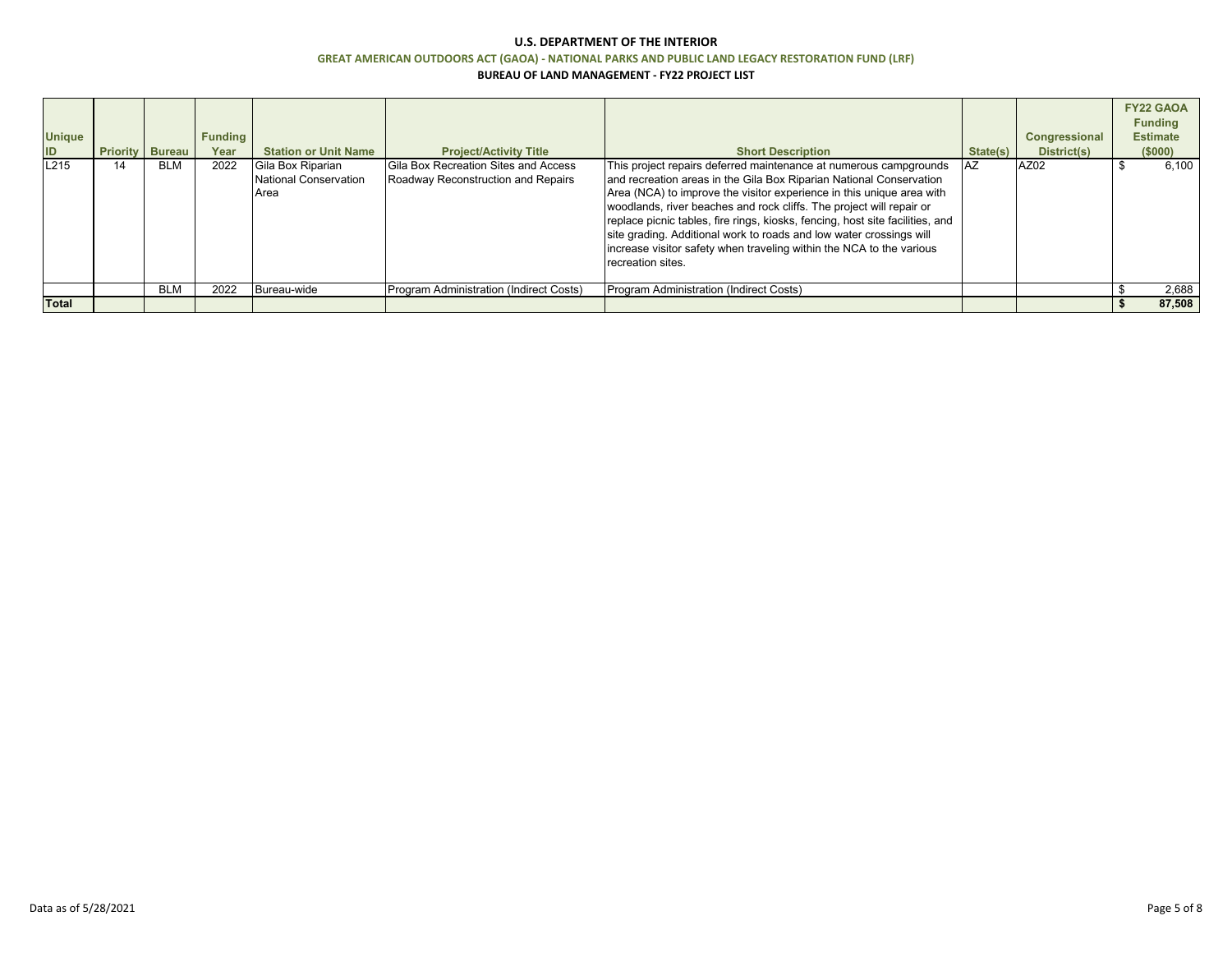# **U.S. DEPARTMENT OF THE INTERIOR GREAT AMERICAN OUTDOORS ACT (GAOA) - NATIONAL PARKS AND PUBLIC LAND LEGACY RESTORATION FUND (LRF) NATIONAL PARK SERVICE - FY22 PROJECT LIST**

| <b>Unique</b><br>ID | <b>Priority</b> | <b>Bureau</b> | <b>Funding</b><br>Year | <b>Station or Unit Name</b>                                     | <b>Project/Activity Title</b>                                                                                        | <b>Short Description</b>                                                                                                                                                                                                                                                                                                                      | State(s)        | <b>Congressional</b><br>District(s) | <b>FY22 GAOA</b><br><b>Funding</b><br><b>Estimate</b><br>(\$000) |
|---------------------|-----------------|---------------|------------------------|-----------------------------------------------------------------|----------------------------------------------------------------------------------------------------------------------|-----------------------------------------------------------------------------------------------------------------------------------------------------------------------------------------------------------------------------------------------------------------------------------------------------------------------------------------------|-----------------|-------------------------------------|------------------------------------------------------------------|
| N086                | $\mathbf{1}$    | <b>NPS</b>    | 2022                   | <b>Yellowstone National</b><br>Park                             | Replace the Yellowstone River Bridge                                                                                 | Replace the structurally deficient steel bridge at Tower Junction. Work<br>will include reconstruction of approach roads.                                                                                                                                                                                                                     | <b>WY</b>       | <b>WYAL</b>                         | \$<br>71,200                                                     |
| N088                | $\overline{2}$  | <b>NPS</b>    | 2022                   | <b>Yosemite National Park</b>                                   | Rehabilitate Ahwahnee Hotel and Correct<br>Critical Safety Hazards                                                   | Rehabilitate the historic hotel while enhancing structural seismic safety<br>and code compliance.                                                                                                                                                                                                                                             | CA              | CA19                                | \$<br>19,407                                                     |
| N065                | $\overline{3}$  | <b>NPS</b>    | 2022                   | <b>Crater Lake National</b><br>Park                             | Rehabilitate Sections of the East Rim Drive                                                                          | Rehabilitate a portion of the East Rim Drive pavement. Guardwall<br>repair will be completed on several historic rock walls that have been<br>damaged. Parking lots will be designed and constructed with<br>appropriate accessibility compliant slopes, markings, and curb cuts.                                                             | $\overline{OR}$ | OR <sub>02</sub>                    | \$<br>45,200                                                     |
| N059                | $\overline{4}$  | <b>NPS</b>    | 2022                   | <b>Yellowstone National</b><br>Park                             | Replace Mammoth Wastewater Collection<br>System                                                                      | Repair the Mammoth to Gardiner Sewer main.                                                                                                                                                                                                                                                                                                    | <b>WY</b>       | <b>WYAL</b>                         | \$<br>9,327                                                      |
| N097                | 5               | <b>NPS</b>    | 2022                   | Park                                                            | Cuyahoga Valley National Stabilize Riverbank at High Priority Areas<br>along Towpath Trail and Valley Railway        | Stabilize the riverbank along eight sites to protect significant assets<br>and cultural resources, including Towpath Trail, Valley Railway, and<br>connector trails.                                                                                                                                                                          | OH              | OH10, OH13                          | \$<br>24,897                                                     |
| N068                | 6               | <b>NPS</b>    | 2022                   | <b>Golden Gate National</b><br>Recreation Area                  | Stabilize Alcatraz Wharf                                                                                             | Repair the concrete wharf, a contributing feature of the Alcatraz Island CA<br>National Historic Landmark District. The project will repair existing<br>concrete piles, beams, and slabs, and will make seismic improvements<br>to the structure.                                                                                             |                 | CA12                                | \$<br>36,577                                                     |
| N094                | $\overline{7}$  | <b>NPS</b>    | 2022                   | <b>Yellowstone National</b><br>Park                             | Rehabilitate and Improve Old Faithful<br>Water Treatment System and Demolish<br>Abandoned Wastewater Treatment Plant | Demolish the abandoned Old Faithful Wastewater Treatment plant to<br>address safety concerns and to eliminate existing deferred<br>maintenance.<br>Rehabilitate existing equipment and facilities to improve system<br>capabilities and operational efficiency. Work will ensure the plant can<br>effectively address high levels of arsenic. | <b>WY</b>       | <b>WYAL</b>                         | \$<br>20.112                                                     |
| N073                | 8               | <b>NPS</b>    | 2022                   | Chesapeake and Ohio<br><b>Canal National Historical</b><br>Park | Restore Canal Prism and Historic Dry<br>Stone Wall                                                                   | Restore the canal prism and historic dry stone stacked wall within a<br>section of the canal.                                                                                                                                                                                                                                                 | MD              | MD <sub>08</sub>                    | \$<br>7,125                                                      |
| N098                | 9               | <b>NPS</b>    | 2022                   | <b>Mammoth Cave National</b><br>Park                            | Rehabilitate Cave Trails: New Entrance to<br>Frozen Niagara                                                          | Rehabilitate deteriorated cave trail assets along Frozen Niagara Route, KY<br>New Entrance Route, and Drapery Room.                                                                                                                                                                                                                           |                 | <b>KY02</b>                         | \$<br>10,128                                                     |
| N063                | 10              | <b>NPS</b>    | 2022                   | <b>Great Smoky Mountains</b><br><b>National Park</b>            | Rehabilitate Park Roads and Road<br><b>Structures</b>                                                                | Perform pavement maintenance and surface treatments at Heintooga<br>Ridge Road, Balsam Mt. Campground, Lakeview Drive East, Lake<br>View Road East, and Newfound Gap Road. Noland Creek Bridge will<br>receive extensive repairs to the bridge deck, abutments, expansion<br>joints, and wing walls.                                          | NC, TN          | <b>NC11, TN01</b>                   | \$<br>25,410                                                     |
| N062                | 11              | <b>NPS</b>    | 2022                   | <b>Blue Ridge Parkway</b>                                       | Rehabilitate Sections of Blue Ridge<br>Parkway in Virginia                                                           | Rehabilitate mainline roadways, whose associated driving experience<br>is the park's primary reason for designation.                                                                                                                                                                                                                          | VA              | <b>VA06, VA05</b>                   | \$<br>32,834                                                     |
| N076                | 12              | <b>NPS</b>    | 2022                   | <b>Everglades National Park</b>                                 | Rehabilitate Parkwide Water and<br><b>Wastewater Systems</b>                                                         | Rehabilitate the underground water and wastewater collection network FL<br>at the Flamingo District and the Pine District. Work includes replacing<br>lines, lift stations, pumps and other associated components.                                                                                                                            |                 | FL26                                | \$<br>30,912                                                     |
| N075                | 13              | <b>NPS</b>    | 2022                   | Mesa Verde National<br>Park                                     | Replace Morefield and Wetherill Water<br>Lines                                                                       | Replace the existing water lines that serve both a campground and<br>concession operation and the Morefield housing area.                                                                                                                                                                                                                     | <b>CO</b>       | CO03                                | \$<br>22,969                                                     |
| N074                | 14              | <b>NPS</b>    | 2022                   | <b>Colonial National</b><br><b>Historical Park</b>              | Rehabilitate Sections of the Colonial<br>Parkway                                                                     | Repair and rehabilitate some of the oldest sections of the Colonial<br>Parkway to address deferred maintenance.                                                                                                                                                                                                                               | VA              | VA01, VA02                          | \$<br>128,674                                                    |
| N072                | 15              | <b>NPS</b>    | 2022                   | Minute Man National<br><b>Historic Park</b>                     | Rehabilitate and Repair Structures and<br>Landscapes                                                                 | Preserve and repair witness structures, landscapes, and trails. Where<br>possible, rehabilitate historic structures for leasing.                                                                                                                                                                                                              | MA              | MA03, MA05                          | \$<br>27,352                                                     |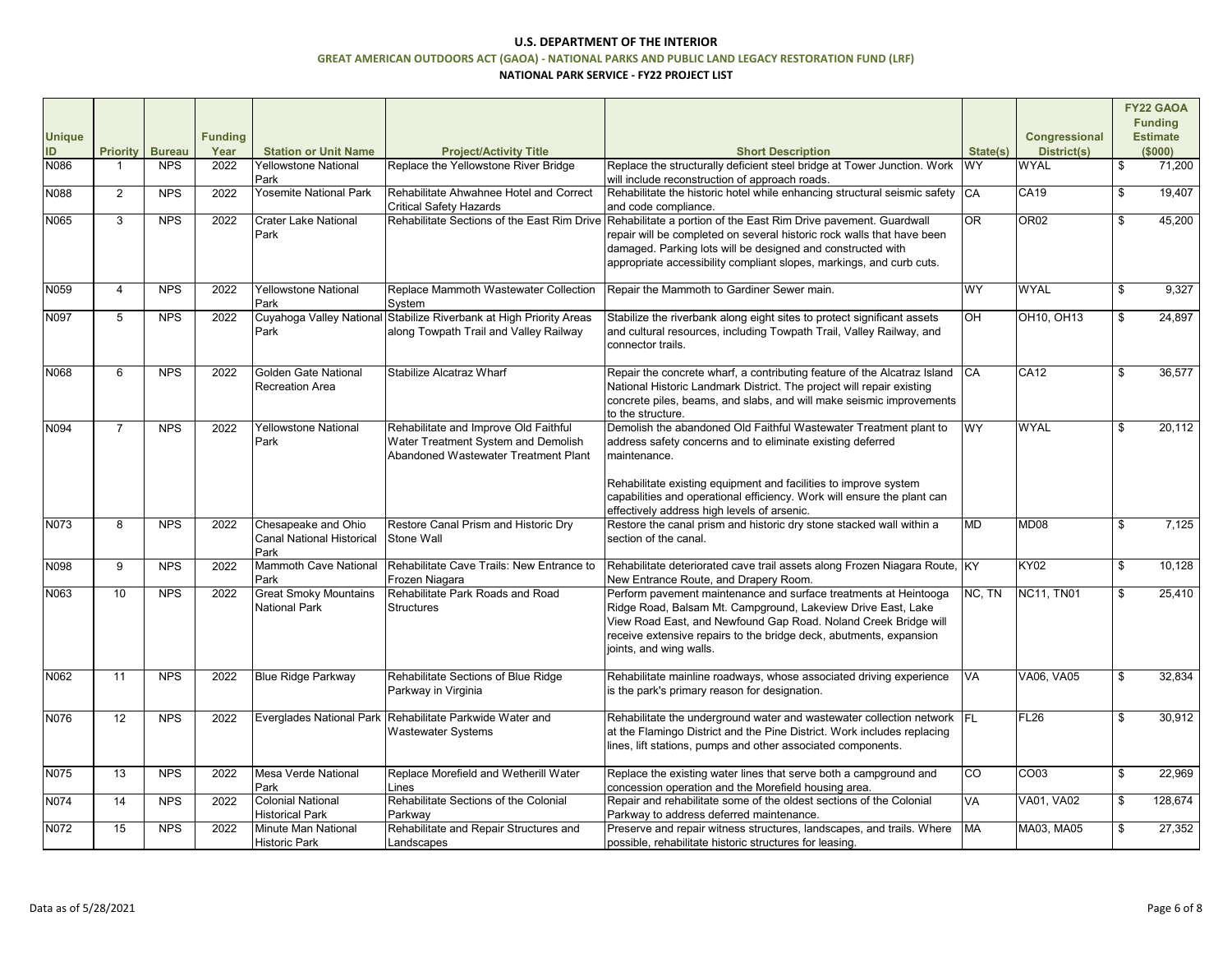# **U.S. DEPARTMENT OF THE INTERIOR GREAT AMERICAN OUTDOORS ACT (GAOA) - NATIONAL PARKS AND PUBLIC LAND LEGACY RESTORATION FUND (LRF) NATIONAL PARK SERVICE - FY22 PROJECT LIST**

| <b>Unique</b><br>ID. | <b>Priority</b> | <b>Bureau</b> | <b>Funding</b><br>Year | <b>Station or Unit Name</b>                                   | <b>Project/Activity Title</b>                                                                        | <b>Short Description</b>                                                                                                                                                                                                                                                                                                                      | State(s)        | Congressional<br>District(s) | <b>FY22 GAOA</b><br><b>Funding</b><br><b>Estimate</b><br>(\$000) |
|----------------------|-----------------|---------------|------------------------|---------------------------------------------------------------|------------------------------------------------------------------------------------------------------|-----------------------------------------------------------------------------------------------------------------------------------------------------------------------------------------------------------------------------------------------------------------------------------------------------------------------------------------------|-----------------|------------------------------|------------------------------------------------------------------|
| <b>N077</b>          | 16              | <b>NPS</b>    | 2022                   | <b>Gateway National</b><br><b>Recreation Area</b>             | Rehabilitate Fort Hancock Potable Water<br>and Wastewater System                                     | Rehabilitate the existing unreliable, inefficient, and unsafe sanity sewer NJ<br>systems at Fort Hancock. Work includes removing antiquated<br>underground lines, disposing of unnecessary equipment, and other<br>improvements.                                                                                                              |                 | NJ06                         | \$<br>11,621                                                     |
| N079                 | 17              | <b>NPS</b>    | 2022                   | Sequoia and Kings<br><b>Canyon National Park</b>              | Rehabilitate Park Wastewater Treatment<br><b>Facilities</b>                                          | Rehabilitate and replace critical components of two wastewater<br>systems that serve visitors, employees, and other park operations.                                                                                                                                                                                                          | CA              | CA23                         | \$<br>9,563                                                      |
| N080                 | 18              | <b>NPS</b>    | 2022                   | <b>Bandelier National</b><br>Monument                         | Rehabilitate Underground Utilities                                                                   | Replace the 60-year-old utility distribution and collection systems to<br>address deferred maintenance and code compliance. Project will<br>improve the park's water, wastewater, gas, and electrical distribution.                                                                                                                           | <b>NM</b>       | <b>NM03</b>                  | \$<br>29,089                                                     |
| N067                 | 19              | <b>NPS</b>    | 2022                   | <b>Blue Ridge Parkway</b>                                     | Rehabilitate sections of Blue Ridge<br>Parkway in North Carolina                                     | Rehabilitate the mainline parkway and associated overlooks and<br>parking areas within North Carolina. Work will also include slope<br>stabilization repairs at a number of locations. Completing this work will<br>ensure visitor safety and improve these sections of the parkway.                                                          | <b>NC</b>       | <b>NC10, NC11</b>            | \$<br>26,789                                                     |
| N055                 | 20              | <b>NPS</b>    | 2022                   | <b>Grand Canyon National</b><br>Park                          | Replace Wastewater Plant at South Rim<br>Village                                                     | Replace the South Rim Wastewater Treatment Plant with a new plant<br>that services all visitor, resident staff housing, lodging, and support<br>facilities at the Village South Rim of the Grand Canyon.                                                                                                                                      | AZ              | AZ01                         | \$<br>40,456                                                     |
| N078                 | 21              | <b>NPS</b>    | 2022                   | Perry's Victory and<br><b>International Peace</b><br>Memorial | Rehabilitate Failing Upper Plaza at Perry's<br>Victory & International Peace Memorial                | Restore the structure supporting the upper plaza. Project includes<br>waterproofing, code compliance, condensation mitigation, installation of<br>fire suppression and security systems, and repair and waterproofing of<br>walls beneath the plaza. Work also includes accessibility improvements<br>to the plaza, sidewalks, and restrooms. | $\overline{CH}$ | OH09                         | \$<br>25,077                                                     |
| N066                 | 22              | <b>NPS</b>    | 2022                   | <b>Gateway National</b><br><b>Recreation Area</b>             | Rehabilitate Floyd Bennett Field<br>Wastewater Collection System at Jamaica<br>Bay                   | Rehabilitate the sanitary sewer system at the Jamaica Bay unit of<br>Gateway National Recreation Area. The scope of the project includes<br>extensive piping repairs and replacements along with lift station<br>improvements and connection to the Rockaway municipal system.                                                                | <b>NY</b>       | <b>NY08</b>                  | \$<br>7,673                                                      |
| N093                 | 23              | <b>NPS</b>    | 2022                   | <b>Big Bend National Park</b>                                 | Rehabilitate or Replace the Chisos<br>Mountains Lodge                                                | Rehabilitate the failing Chisos Mountain Lodge structure to enable<br>future operations.                                                                                                                                                                                                                                                      | <b>TX</b>       | $\overline{\text{TX23}}$     | \$<br>22,630                                                     |
| N082                 | 24              | <b>NPS</b>    | 2022                   | Lyndon B Johnson<br><b>National Historic Park</b>             | Rehabilitate Texas White House                                                                       | Rehabilitate the home of Lyndon B. Johnson to address structural<br>concerns, deferred maintenance, code compliance, and deteriorating<br>historic features.                                                                                                                                                                                  | TX              | TX21                         | \$<br>9,119                                                      |
| N090                 | 25              | <b>NPS</b>    | 2022                   | <b>Glacier National Park</b>                                  | Replace Swiftcurrent Water Distribution<br>System                                                    | Replace the water distribution system at Swift Current, including<br>rehabilitation and replacement of key system equipment for improved<br>operational efficiency, reliability, and monitoring.                                                                                                                                              | MT              | <b>MTAL</b>                  | \$<br>15,726                                                     |
| N083                 | 26              | <b>NPS</b>    | 2022                   | <b>Petrified Forest National</b><br>Park                      | Rehabilitate Painted Desert Community<br>Complex                                                     | Rehabilitate Mission 66 era buildings to address structural defects,<br>deferred maintenance, code compliance issues, and deteriorating<br>historic features.                                                                                                                                                                                 | AZ              | AZ01                         | \$<br>30,812                                                     |
| N056                 | 27              | <b>NPS</b>    | 2022                   | Acadia National Park                                          | Rehabilitate Schoodic Point Water and<br><b>Wastewater Systems</b>                                   | Rehabilitate the potable water and the wastewater systems in Acadia's ME<br>Schoodic district.                                                                                                                                                                                                                                                |                 | ME02                         | \$<br>7,624                                                      |
| N089                 | 28              | <b>NPS</b>    | 2022                   | Organ Pipe Cactus<br><b>National Monument</b>                 | Rehabilitate Primary Park Water Systems                                                              | Rehabilitate the primary water system components, including select<br>component replacement.                                                                                                                                                                                                                                                  | AZ              | AZ03                         | \$<br>9,887                                                      |
| N091                 | 29              | <b>NPS</b>    | 2022                   | <b>Yellowstone National</b><br>Park                           | Rehabilitate/Replace Canyon & Grant<br>Village Wastewater Collection and<br><b>Treatment Systems</b> | Replace the wastewater treatment plants serving the Canyon and<br>Grant Village developed areas. Work includes rehabilitation of<br>wastewater collection and treatment systems.                                                                                                                                                              | <b>WY</b>       | <b>WYAL</b>                  | \$<br>52,588                                                     |
| N092                 | 30              | <b>NPS</b>    | 2022                   | <b>Olympic National Park</b>                                  | Rehabilitate Hurricane Ridge Day Lodge                                                               | Rehabilitate the Hurricane Ridge Day lodge, including improvements to WA<br>critical mechanical/electrical systems, rehabilitation of the building<br>envelope, and enhanced code compliance.                                                                                                                                                 |                 | <b>WA06</b>                  | \$<br>7,029                                                      |